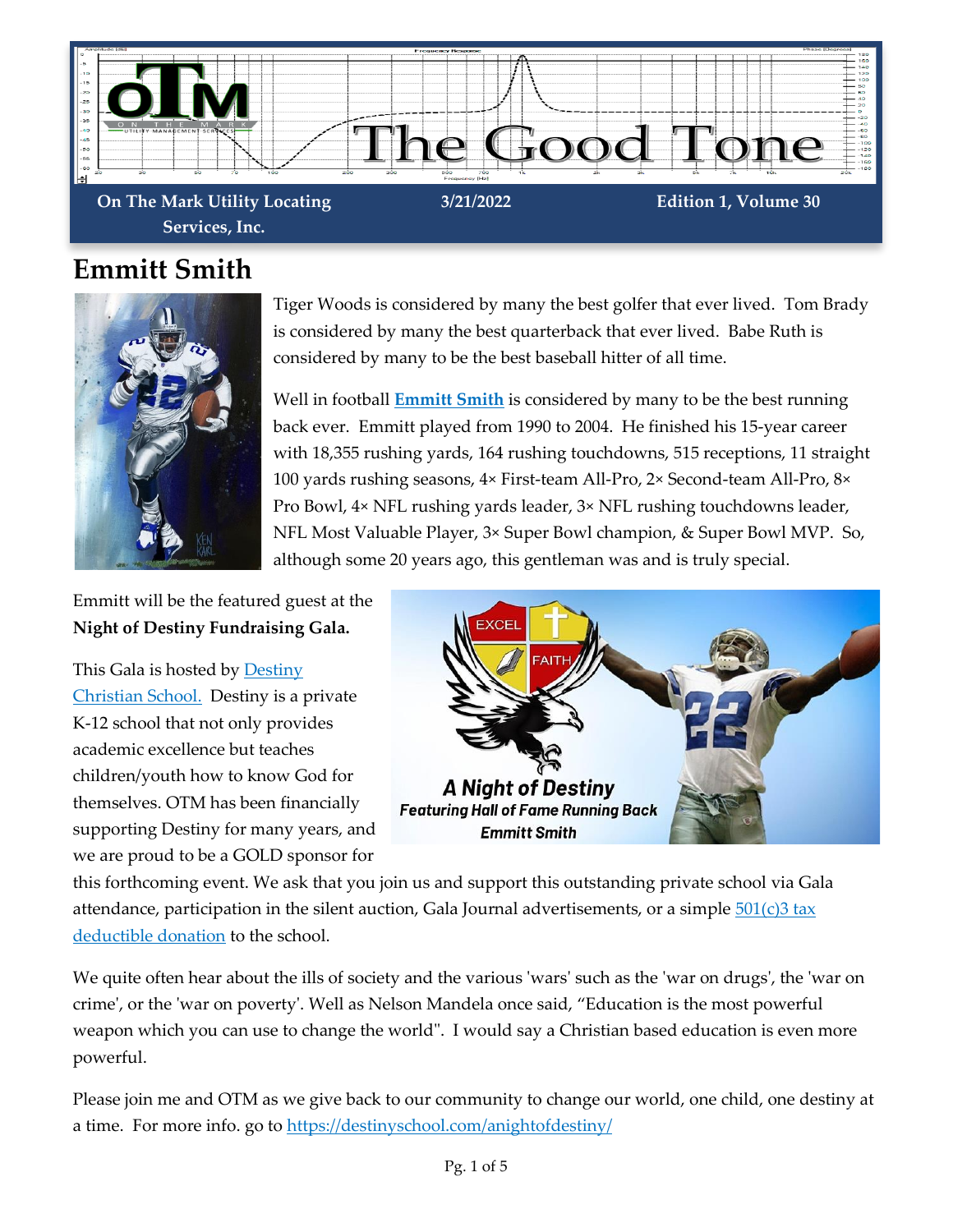## **Bethel Express – Thank You!**

[Bethel Express](https://bethelexpress.org/) (BE) is another 501c (3) organization that OTM has supported through our [Community](https://www.otmlocating.com/community-support)  [Support Fund.](https://www.otmlocating.com/community-support) BE is dedicated to pouring into the lives of children through the good news of Jesus Christ. Their goal is to continually equip our kids with the necessary skills to live a spiritually complete and socially sound life, while shedding the victim mentalities that can pervade the inner city.

They believe that every child has the potential to become a productive citizen, and a champion in society through what they call "The 'S' Factor" which focuses on Spiritual Strength, Social Stability & Scholastic Success of our kids.

Last month, [Mike & Julie Peace,](https://bethelexpress.org/mike-julia) founders, and leaders of Bethel Express and two young women who are a part of the organization (shown in photo on right)



stopped by the OTM office and presented Wayne and John with a collage picture of photos from this past summer where kids enjoyed a bounce house and Halloween party paid for in part by the donations from OTM.

## **Another Renewal**



OTM is happy to announce that we have received a verbal communication that we will be receiving a renewal of our **Orange & Rockland Utilities 811 One-Call Mark Out Services contract**. Congratulations to Alex Metiche (Field Supervisor), Miguel Martinez, and Vernon Lyons who have worked this program for most of the 4 years it has been under contract. The team has done a great job overall and their performance was the basis of OTM being invited to participate in the recent Request for Quote (RFQ).

While we continue to work hard to secure new contracts to grow our business, we must also renewal the business currently under contract. Hence, renewing contracts is critically important with the continuing to growth of OTM.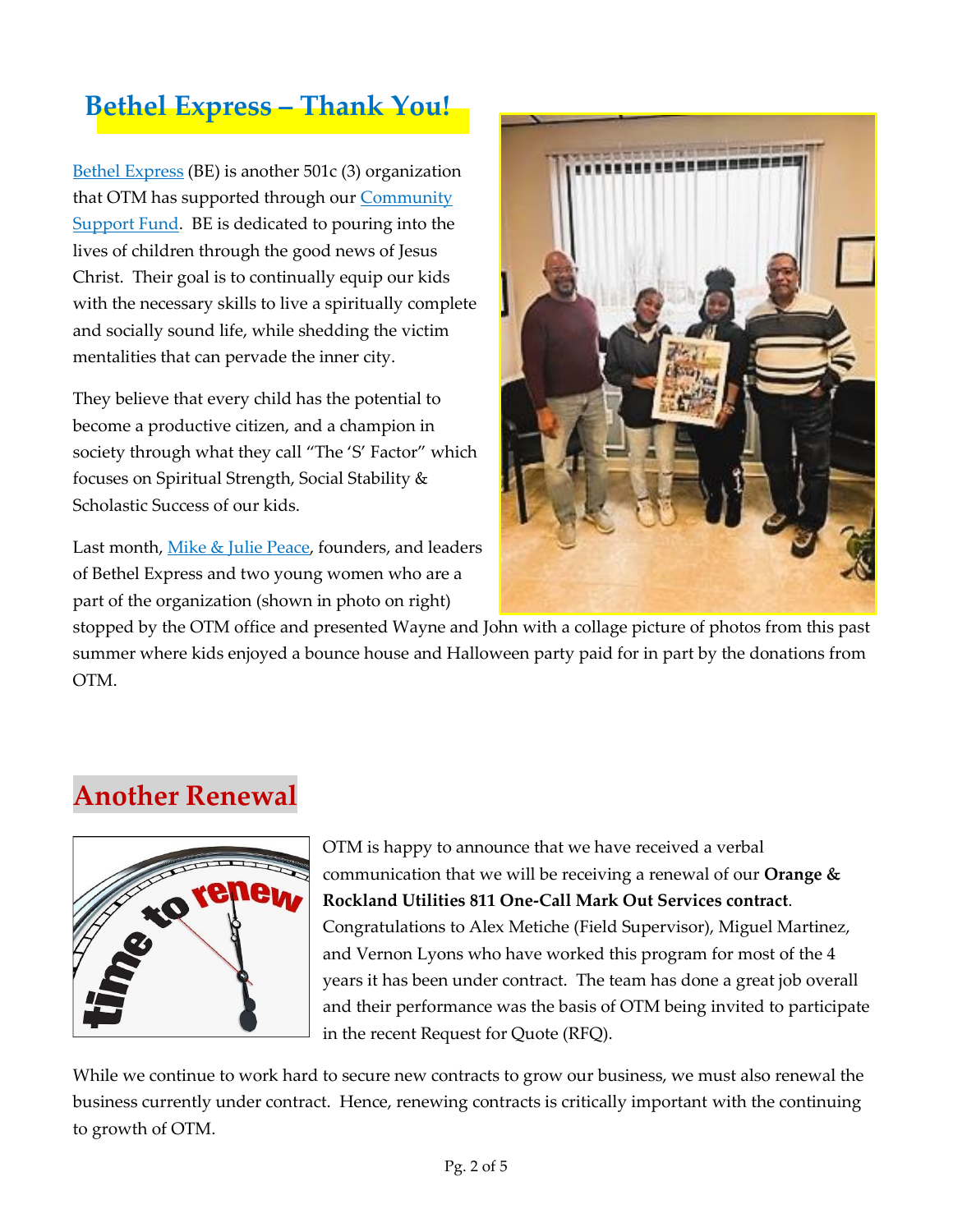Last year we renewed the following contracts:

- **Damage Prevention Vehicle (DPV) Con Edison program**
- **Buffalo Sewer Authority 811 One-Call utility locating program**
- **New York City Unified Court System 811 One-Call utility locating program, and the**
- **DPV Orange & Rockland Utilities program**

## **A Growing Family**

As we continue to grow, we continue to add new members to the OTM family. Below are some of our newest team members:



Joseph McClarrie RG&E 811 One-Call



Spencer Eaton DPV-Avangrid – RG&E



Bayardo Mendoza DPV-Avangrid – RG&E



Jonathan Maldonado DPV-Avangrid – RG&E



Brian Urig DPV-ORU



Richard Torres DPV-Avangrid – RG&E



Kerry Colling DPV-Avangrid – RG&E



Shanika Thomas DPV-Avangrid – RG&E



Donald Be'Ans DPV-Avangrid – RG&E



Daniel Kilmer DPV-Avangrid – RG&E



Brandon Pyle DPV-Avangrid – RG&E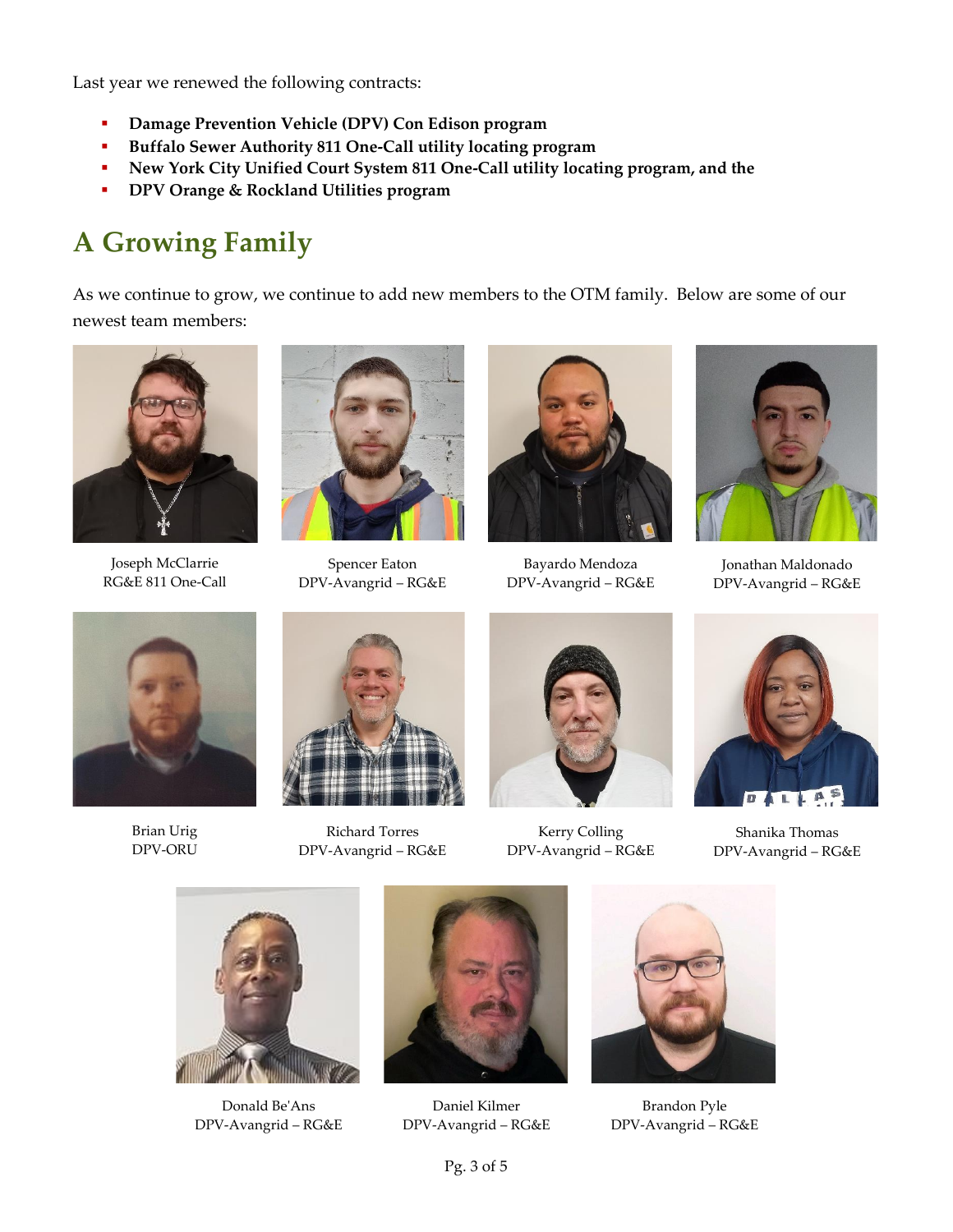## **Colorectal Cancer**

A webinar about what you need to know about colorectal cancer was presented by **Ms. Quarnisha White** and Mr. Willie Lightfoot. Ms. White is Wayne Coleman's oldest daughter. He must be very proud of her professional accomplishments and her work in this all so important health area, particularly for African American men.

**ILMOT Community Outreach** and Engagement

Click here (*Webinar*) to go to link to view the webinar.

## **Preventative Care**



For a lot of reasons, people skipped their annual check-ups and screenings during COVID. And now, two years later, doctors are beginning to see the consequences. Thank God this was not the case with our very own **Liz Fraser** who was diagnosed with stage 1B uterine cancer in the summer of 2020.

Please click here (Liz['s Story\)](https://13wham.com/news/local/delay-of-preventative-care-a-concerning-trend-doctors-say?video=b961ffb4daca4f73958d8159dc28c91b&jwsource=cl) to read about Liz's early diagnosis and treatment. She is now cancer free, praise God. We hope this encourage others to do your routine check-ups and screenings.



If you don't know something is wrong, how do you fix it? Even if something is going well but you are not aware of it, how do you continue doing it? Without candid, constructive feedback it is hard to grow. Individuals need this and so does companies.

OTM has initiated an **[Employee Survey](https://jwbryant.wufoo.com/forms/employee-satisfaction-survey-company-level/)**. Please, please take a few minutes and give us some feedback/input on what is working as well as what we can improve. Be honest, be specific, be constructive. We want to continue to build a great company and we can do it with your help and with your feedback. Thank you in advance for taking the time and blessing us.